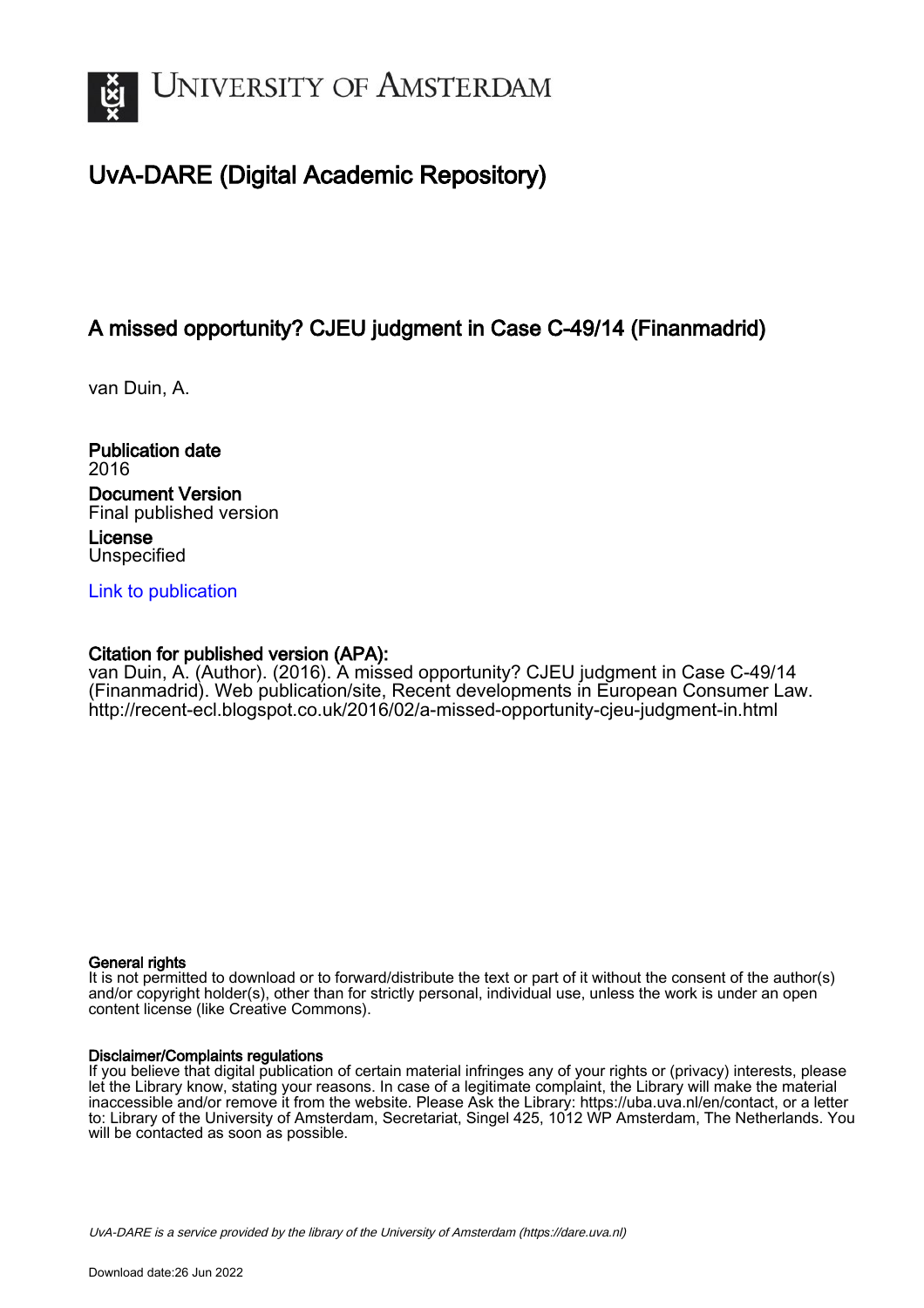<span id="page-1-0"></span>

# **[Recent developments in](http://recent-ecl.blogspot.com/) [European Consumer Law](http://recent-ecl.blogspot.com/)**

#### **THURSDAY, 18 FEBRUARY 2016**

A missed opportunity? CJEU judgment in Case C-49/14 (Finanmadrid)

Today the Court of Justice of the European Union delivered its judgment in [Case C-49/14](http://curia.europa.eu/juris/documents.jsf?num=C-49/14) (*Finanmadrid*). We have reported earlier on AG Szpunar's [opinion](http://recent-ecl.blogspot.nl/2015/11/execution-proceedings-enriched-with.html) in this case. The questions referred for a preliminary ruling gave the CJEU an opportunity to clarify the relation between the general principles of effectiveness and equivalence in EU law and Article 47 of the EU Charter of Fundamental Rights, which safeguards the right to effective judicial protection.

#### **The Court's judgment**

The Court has not seized this opportunity. Instead, it deals with the case entirely and exclusively in the framework of the effectiveness of Directive 93/13/EEC (Unfair Contract Terms), without any reference to Article 47 of the Charter. The Court merely concludes that the referring court "has not stated the reasons which have led it to doubt the compatibility" with Article 47 of the national legislation at issue and that, for lack of "information which is sufficiently precise and complete", it is not able to give "a useful reply" (para. 57). The Court does not clarify why it is "not necessary" to answer the questions concerning Article 47, nor does it state what (additional) information would be needed exactly. At the same time, the Court does examine the case in detail in the light of the principle of effectiveness. It seems that the Court's consideration that the questions by the referring court must be understood broadly (para. 31) applies only to the questions concerning Directive 93/13.

What was this case about? The referring court was confronted with an application for the execution of an order for payment obtained by Finanmadrid against the defendants in enforcement proceedings, which had only involved a Secretario judicial (court registrar), not a judge. Spanish procedural law provides for intervention by a court only where the amount claimed is apparently not correct or where the debtor contests the proceedings. The referring court was precluded from an examination of the potentially unfair nature of the terms of the contract which gave rise to the enforcement proceedings, because the Secretario judicial's decision (the order for payment) is an enforceable instrument with the force of *res judicata*.

The Court's conclusion that such a procedural arrangement is liable to

#### **BLOG ARCHIVE**

- $\blacktriangleright$ [2019](http://recent-ecl.blogspot.com/2019/) (72)
- [►](javascript:void(0))[2018](http://recent-ecl.blogspot.com/2018/) (107)
- $\blacktriangleright$ [2017](http://recent-ecl.blogspot.com/2017/) (78)
- [▼](javascript:void(0))[2016](http://recent-ecl.blogspot.com/2016/) (79)
	- [►](javascript:void(0))[December](http://recent-ecl.blogspot.com/2016/12/) (5)
	- [►](javascript:void(0))[November](http://recent-ecl.blogspot.com/2016/11/) (5)
	- [►](javascript:void(0))[October](http://recent-ecl.blogspot.com/2016/10/) (4)
	- [►](javascript:void(0))[September](http://recent-ecl.blogspot.com/2016/09/) (8)
	- [►](javascript:void(0))[August](http://recent-ecl.blogspot.com/2016/08/) (1)
	- $\blacktriangleright$ [July](http://recent-ecl.blogspot.com/2016/07/) (7)
	- $\blacktriangleright$ [June](http://recent-ecl.blogspot.com/2016/06/) (11)
	- $\blacktriangleright$ [May](http://recent-ecl.blogspot.com/2016/05/) (4)
	- $\blacktriangleright$ [April](http://recent-ecl.blogspot.com/2016/04/) (8)
	- $\blacktriangleright$ [March](http://recent-ecl.blogspot.com/2016/03/) (10)
	- [▼](javascript:void(0))[February](http://recent-ecl.blogspot.com/2016/02/) (8)

[Towards a true European](http://recent-ecl.blogspot.com/2016/02/towards-true-european-market-for-retail.html) [Market for retail financia...](http://recent-ecl.blogspot.com/2016/02/towards-true-european-market-for-retail.html)

[Transparency of energy](http://recent-ecl.blogspot.com/2016/02/transparency-of-energy-offers.html) [offers](http://recent-ecl.blogspot.com/2016/02/transparency-of-energy-offers.html)

[Consumer vulnerability study](http://recent-ecl.blogspot.com/2016/02/consumer-vulnerability-study-published.html) [published by the Comm...](http://recent-ecl.blogspot.com/2016/02/consumer-vulnerability-study-published.html)

- [A missed opportunity? CJEU](#page-1-0) [judgment in Case C-49/1...](#page-1-0)
- [ODR-Platform online](http://recent-ecl.blogspot.com/2016/02/odr-platform-online.html)

[Conference and publication](http://recent-ecl.blogspot.com/2016/02/conference-and-publication-on-consumer.html) [on consumer ADR and](http://recent-ecl.blogspot.com/2016/02/conference-and-publication-on-consumer.html) [ODR...](http://recent-ecl.blogspot.com/2016/02/conference-and-publication-on-consumer.html)

[AG Szpunar's opinion in](http://recent-ecl.blogspot.com/2016/02/ag-szpunars-opinion-in-case-c-42114.html) [case C-421/14 \(Banco](http://recent-ecl.blogspot.com/2016/02/ag-szpunars-opinion-in-case-c-42114.html) [Primu...](http://recent-ecl.blogspot.com/2016/02/ag-szpunars-opinion-in-case-c-42114.html)

[New safe harbour agreement](http://recent-ecl.blogspot.com/2016/02/new-safe-harbour-agreement-reached.html) [reached](http://recent-ecl.blogspot.com/2016/02/new-safe-harbour-agreement-reached.html)

[►](javascript:void(0))[January](http://recent-ecl.blogspot.com/2016/01/) (8)

 $\blacktriangleright$ [2015](http://recent-ecl.blogspot.com/2015/) (84)